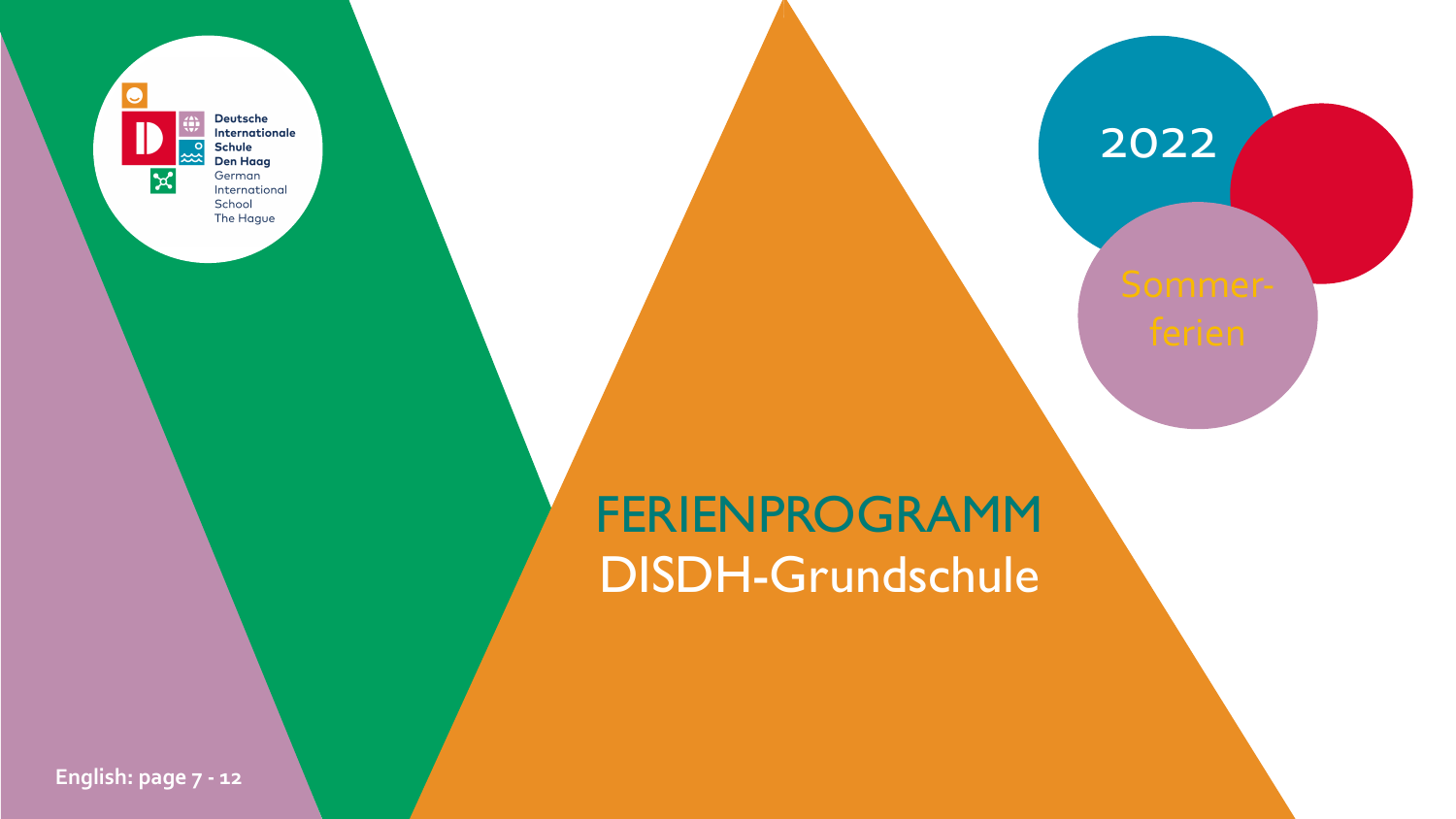**Statt zu Hause zu bleiben, unternimm eine unvergessliche Reise in die Vergangenheit mit deinen Freunden.**

mmerferien

### 2022

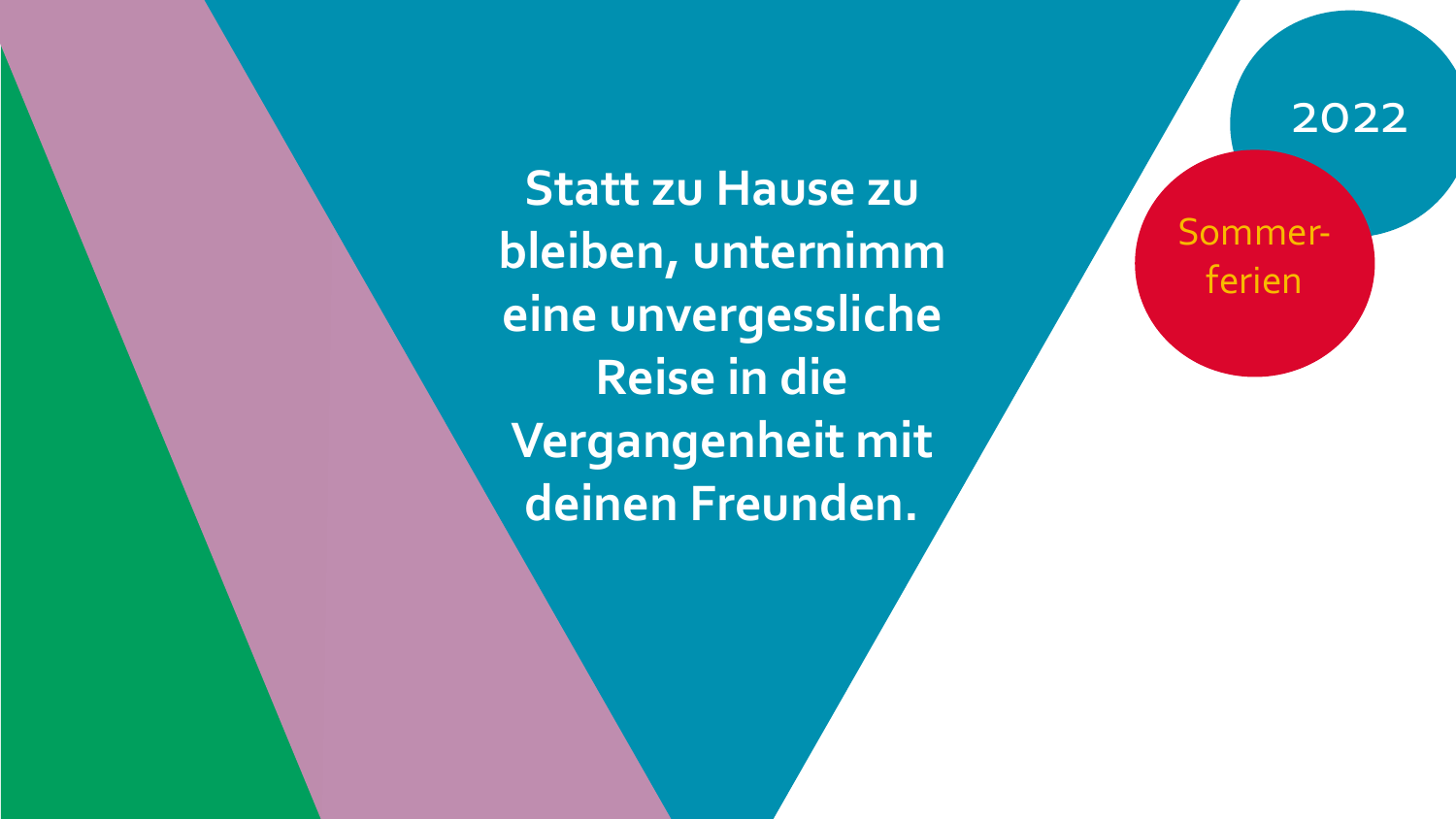# Sommer-

### Mit dem Sommerferienprogramm der **Deutschen Internationalen Schule Den Haag** kannst Du **Ausflüge, Abenteuer und Phänomene erleben**, denn bei uns heißt es:

"Statt Koffer Prise Literature of the Literature of the Literature of the Literature of the Lite<br>Prise Literature of the Literature of the Literature of the Literature of the Literature of the Lite<br>Prince Literature of the Literature of "Statt Koffer zu packen, pack deine Freunde und rein in die Tiefen der Vergangenheit"



### 2022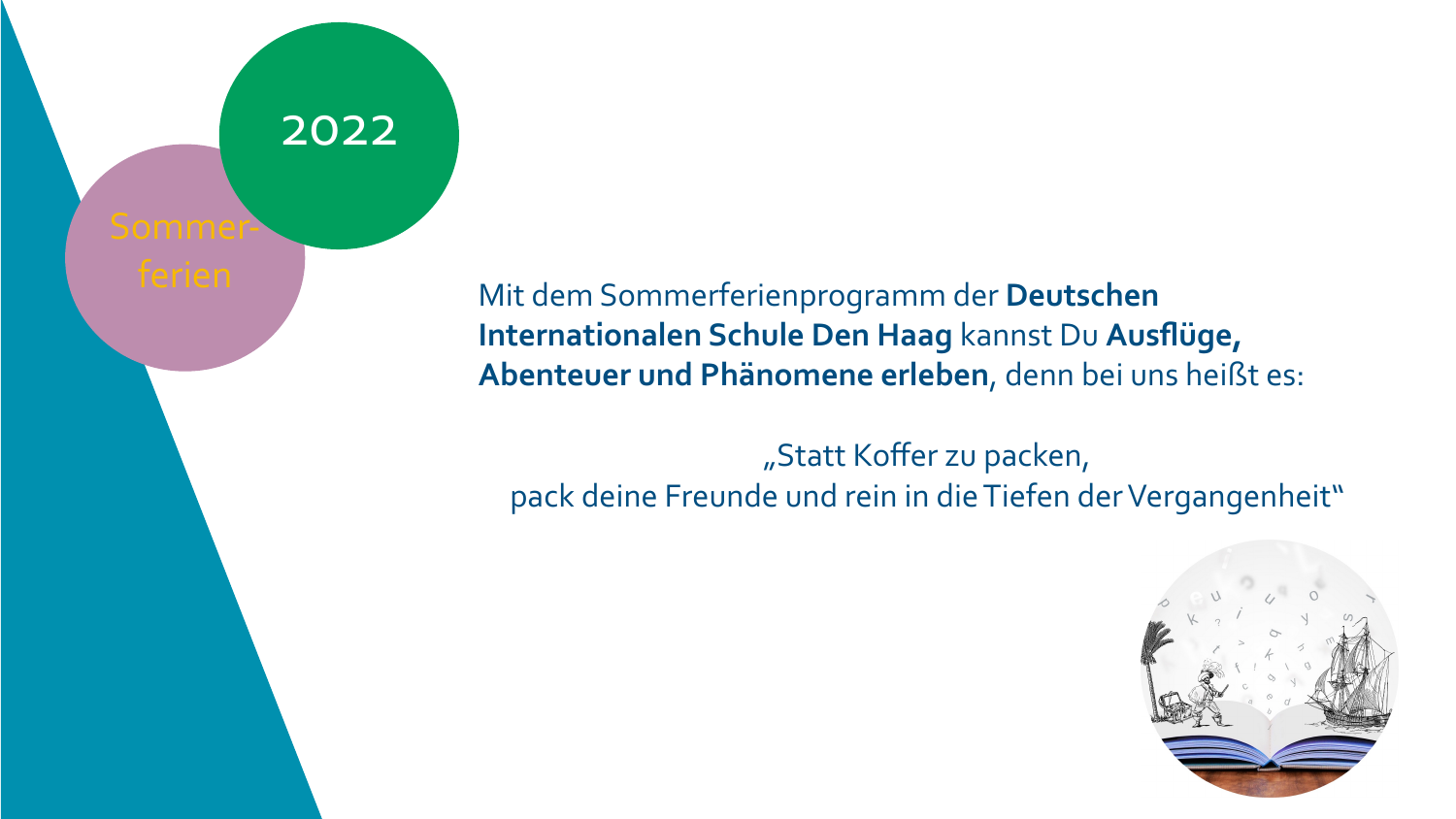### **Besuch im Naturalis Leiden**

Naturhistorisches Abenteuer für Entdecker.

Wir machen selbst Abdrücke auf verschiedenen Materialien. **Included** 

### **Versteinerungen von Muscheln**

### **Muschelsuche**

Suche nach Muscheln und Fossilien am Strand.

### **1. Ferienwoche: 11. Juli - 15. Juli 2022**

### **Fossilien Freilegen**

Mit Schutzbrille, Hammer, Meißel und Pinsel.





**Themenfilm im Omniversum**

Ein spektakulärer Kinobesuch in Den Haag.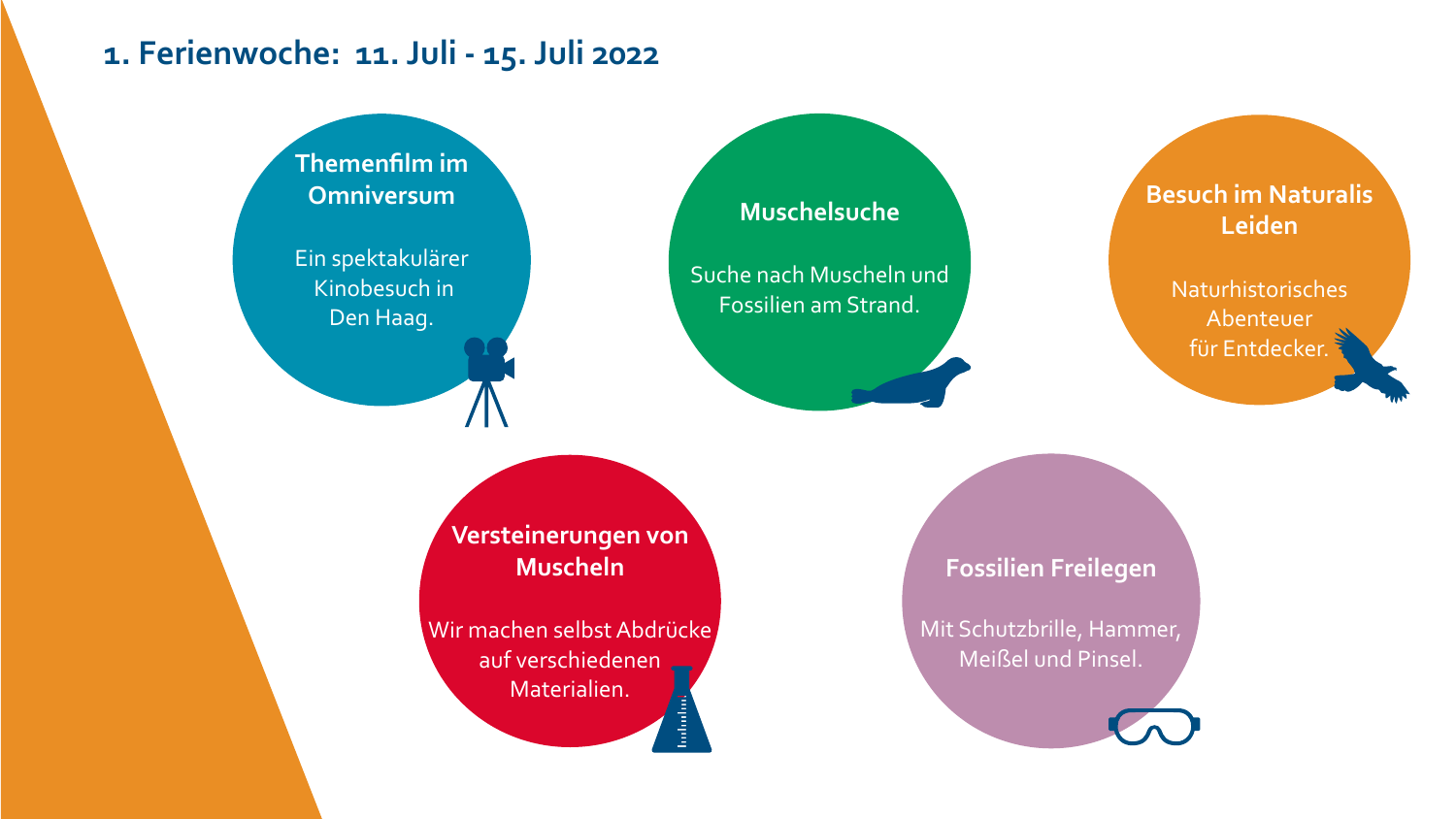**Verwickelteingewickelt**

Wie machen wir eine Mumie?

inhabatari

**Besuch Rijksmuseum van Oudenheden**

Nationale archäologische Funde entdecken.

Wir graben Scherben aus und setzten "antike" Gefäße wieder zusammen!



### **Die Vergangenheit lebt auf**

Wir kochen typisch antikes Essen!

### **2. Ferienwoche: 18. Juli - 22. Juli 2022**

**Scherben bringen Glück und neues Wissen**

### **Schatzsammlung am Strand**

Wir suchen Schätze!

 $\rightarrow$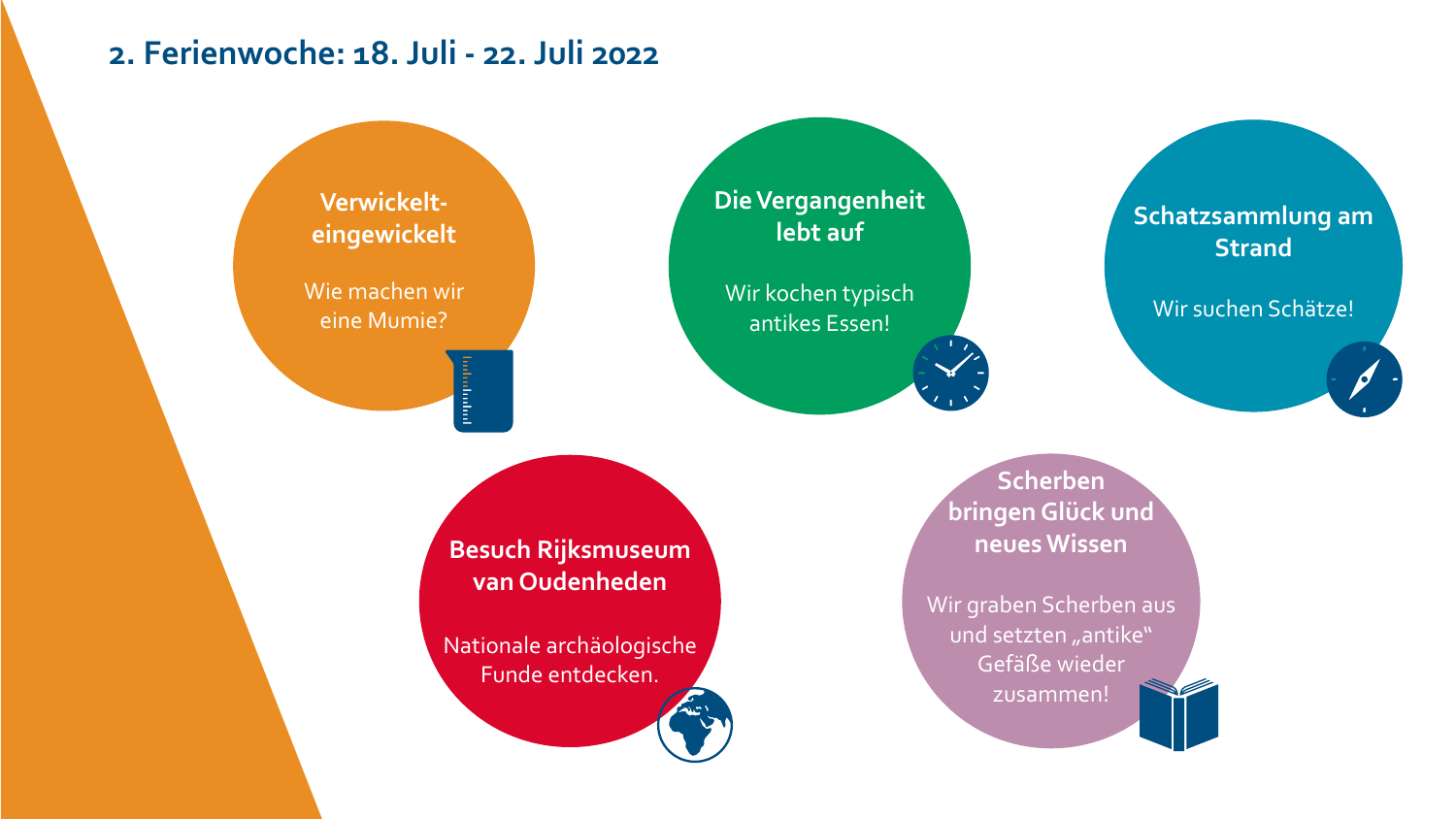### **Was bringe ich jeden Tag mit:**

- Frühstück
- Trinkflasche
- Sportkleidung
- 
- Festes Schuhwerk
- Wechselkleidung
- Kleines Handtuch
- Geeigneter Rucksack
- 

• Wetterfeste Kleidung (Regenjacke und -hose, Gummistiefel) • OV-Chipkaart (aufgeladen und mit Namen beschriftet)

wissem.<br>der werden täglich mit einem warr<br>stage werden leckere Lunchboxen **Gut zu wissen:** Die Kinder werden täglich mit einem warmen Mittagessen verköstigt, und für die Ausflugstage werden leckere Lunchboxen vorbereitet.

**IN DEN**  Täglich sind wir von 08:00 Uhr bis 17:00 Uhr für Ihre Kinder da. Wir bitten Sie, Ihr Kind jeden Tag bis spätestens 9:00<br>(Treffpunkt) zu bringen und bis 17:00 Uhr abzuholen. **Wir bitten Sie, Ihr Kind jeden Tag bis spätestens 9:00 Uhr in die Vorschule** 



**Unter folgender Telefonnummer ist unser Team während der Ferienbetreuung telefonisch erreichbar: 06 837 786 98.**

**Deutsche Internationale Schule O Den Haag** German International School The Hague

 $|\mathbf{x}|$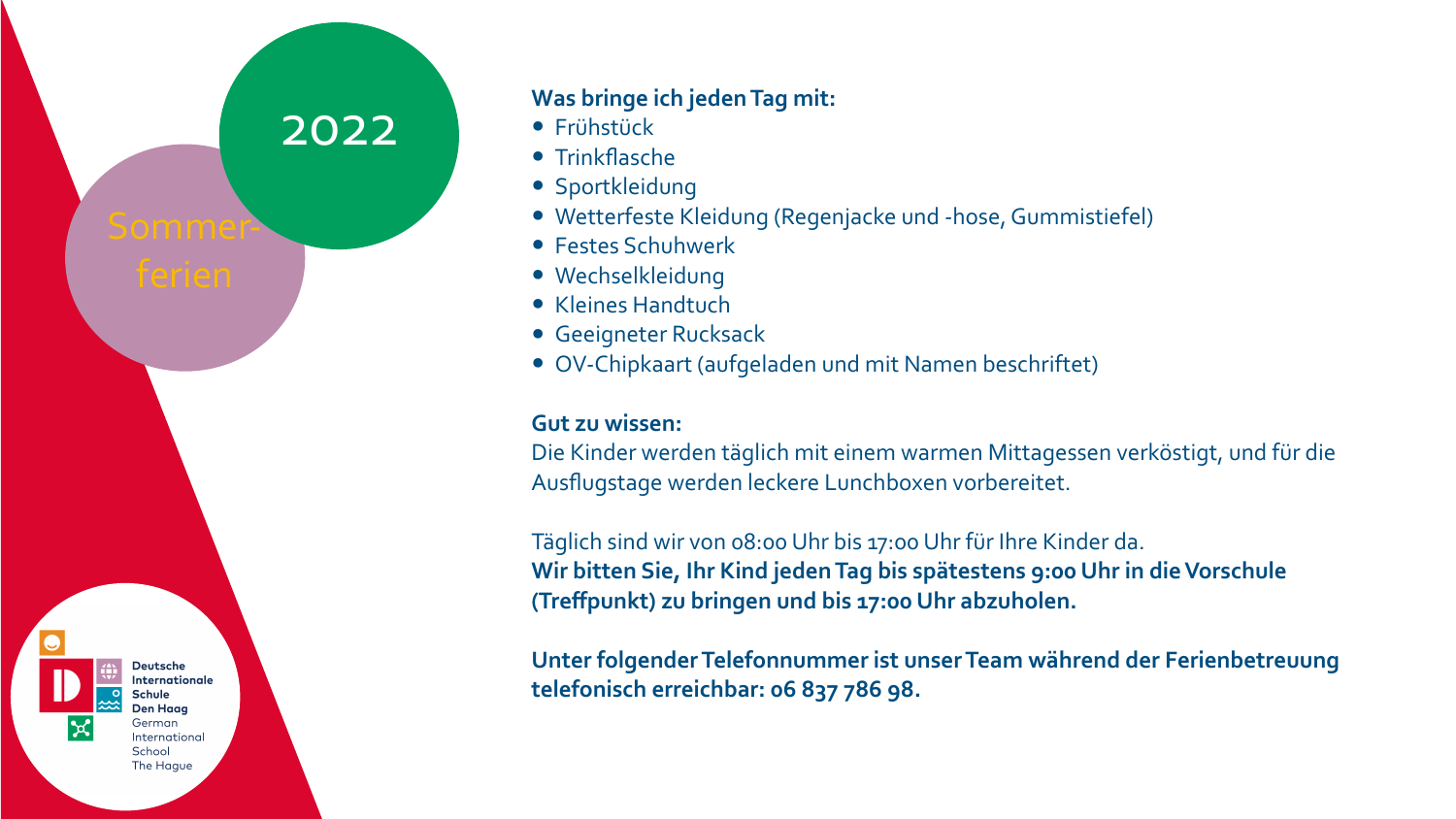

Deutsche Internationale Schule **Den Haag** German International School The Hague



## 2022

# **HOLIDAY PROGRAMME Primary School**

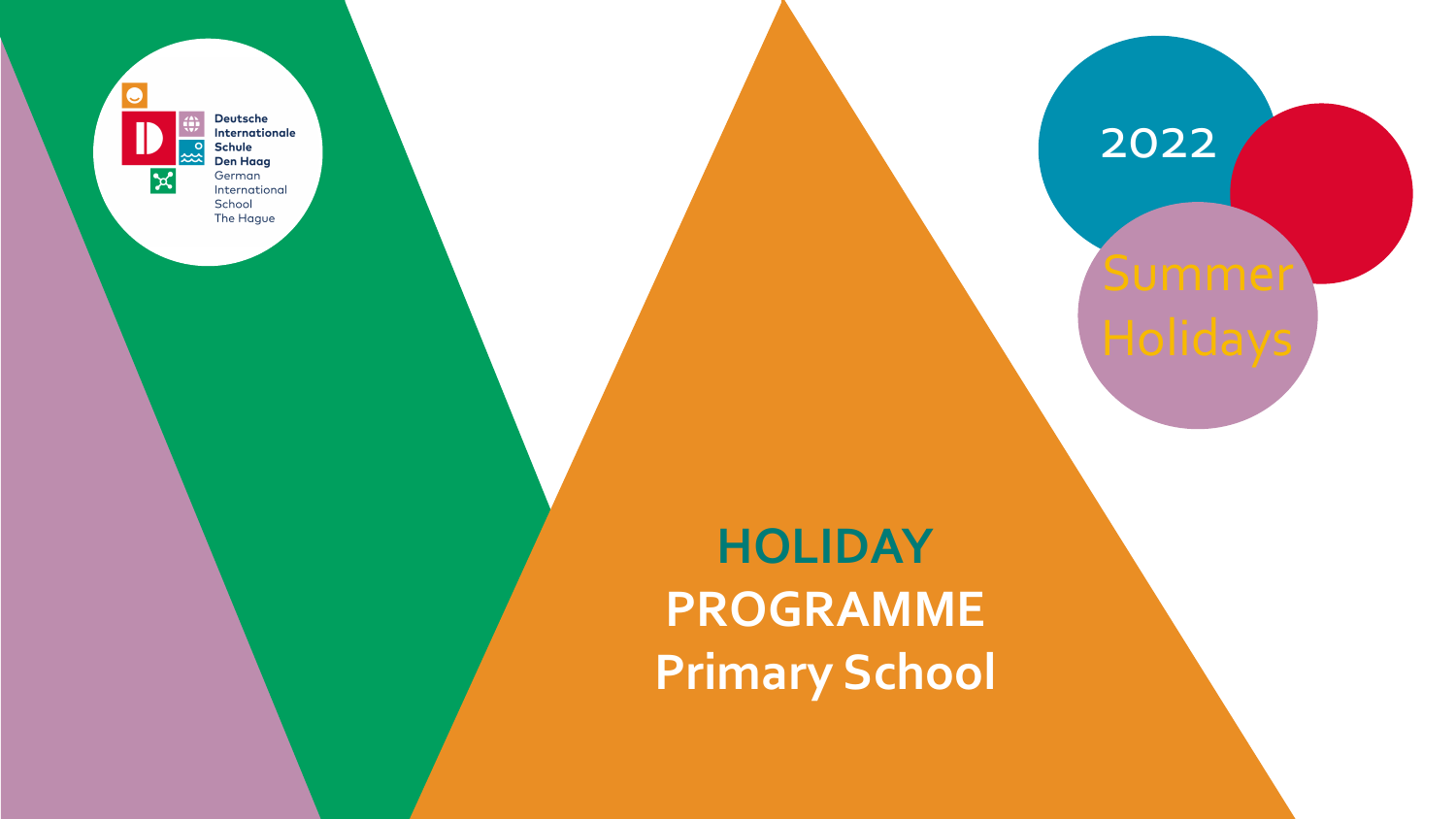2022



**Instead of staying at home, participate on a journey to the past with your friends!**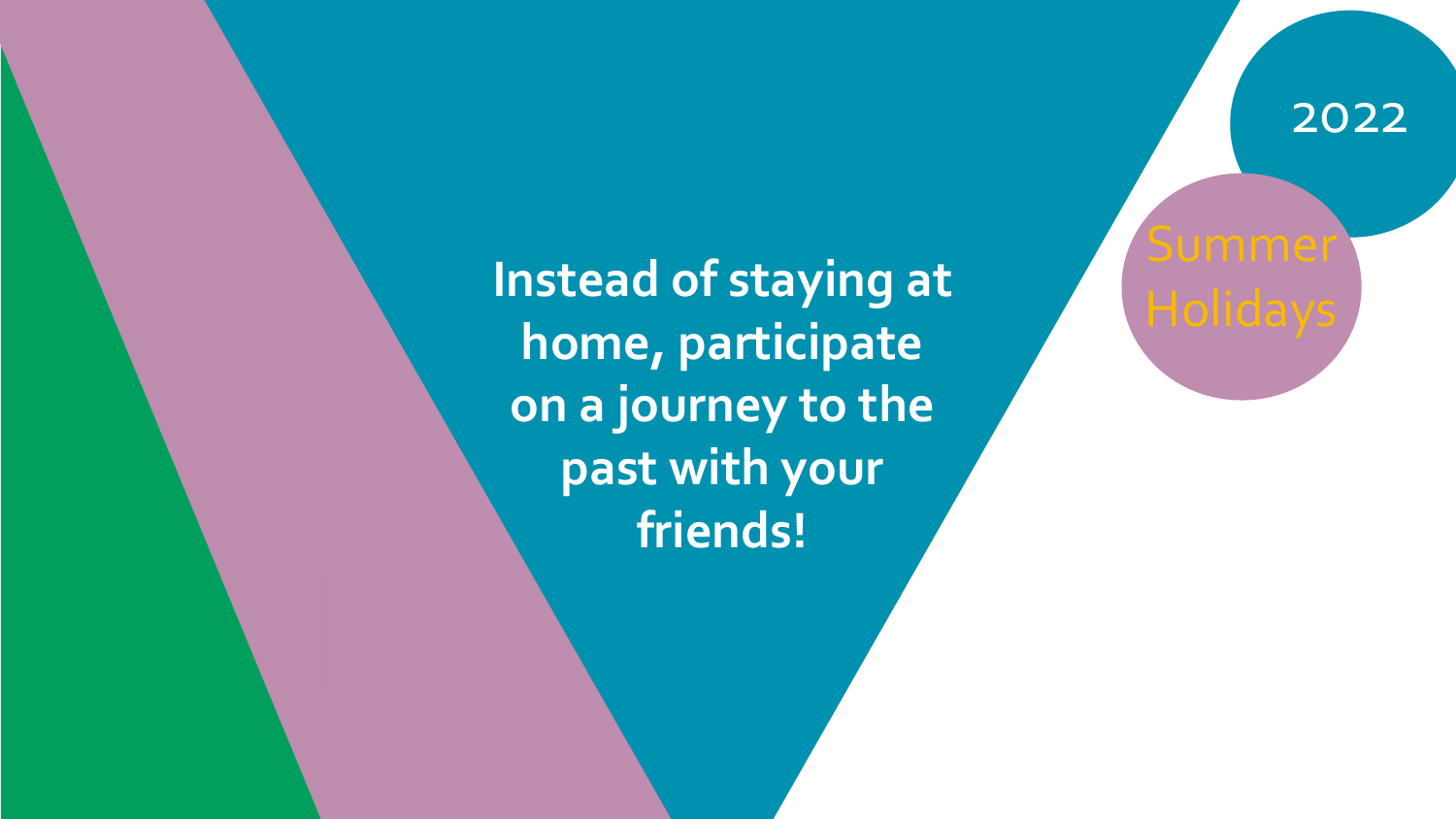### With the summer holiday programme of the **German International School The Hague** you can experience excursions, adventures and phenomenons, because our theme is:

### **LANGE STRAINS IN PROPERTY** *<u>m* Instead of packing your suitcase,</u>  **take your friends and dive into the past"**

### 2022

# Summer

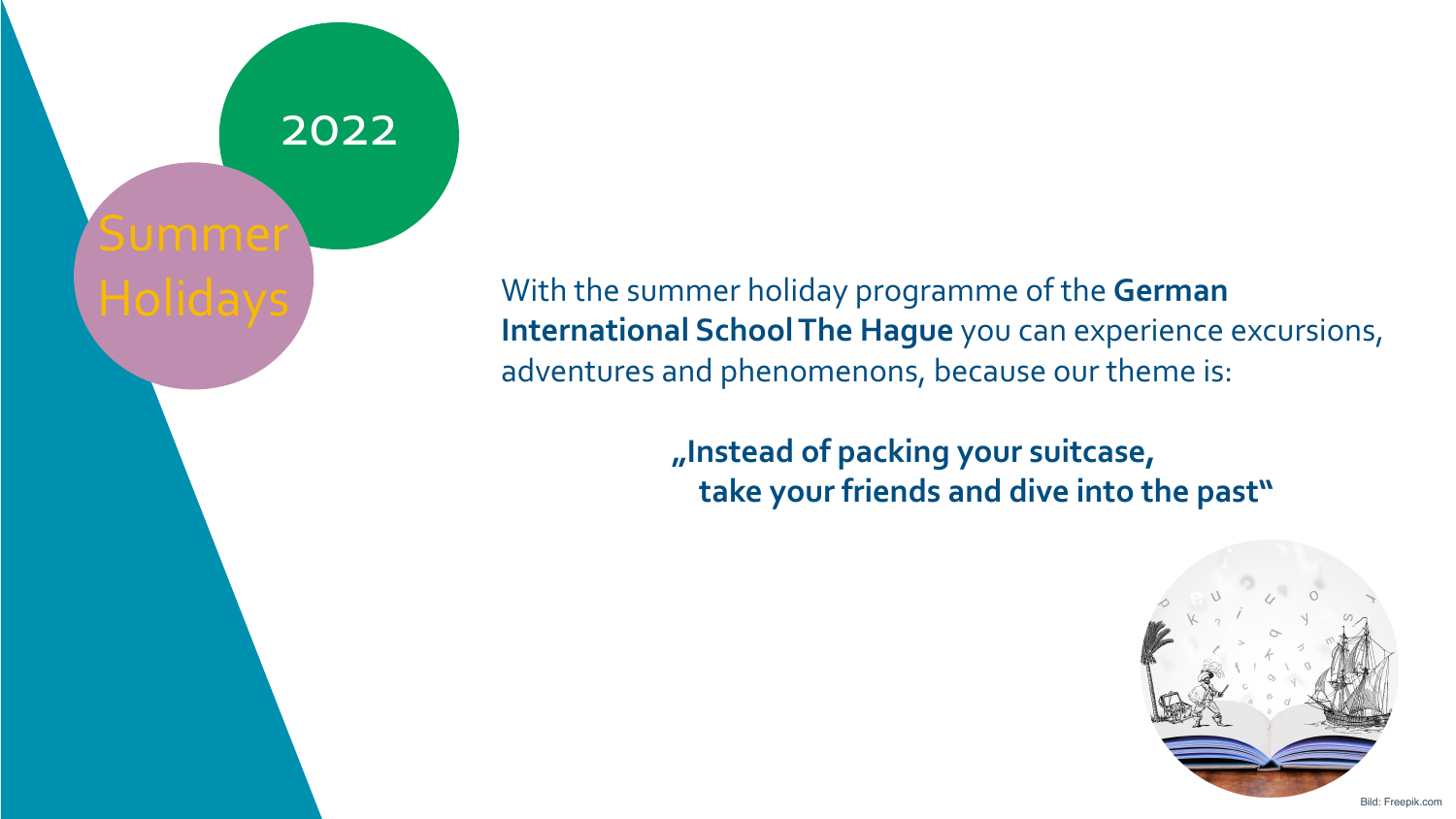### **Visit at Naturalis Leiden**

National naturehistorical adventure for explorers.

We make our own prints on various materials.



### **Fossilisation of shells**

With safety glasses, hammer, gouge and brush.



### **Shellsearch**

Find some shells and fossils.

### **1st Holiday Week: 11. July - 15. July 2022**

### **Expose fossils**

**Themed Movie at the Omniversum**

A spectacular cinema visit in The Hague.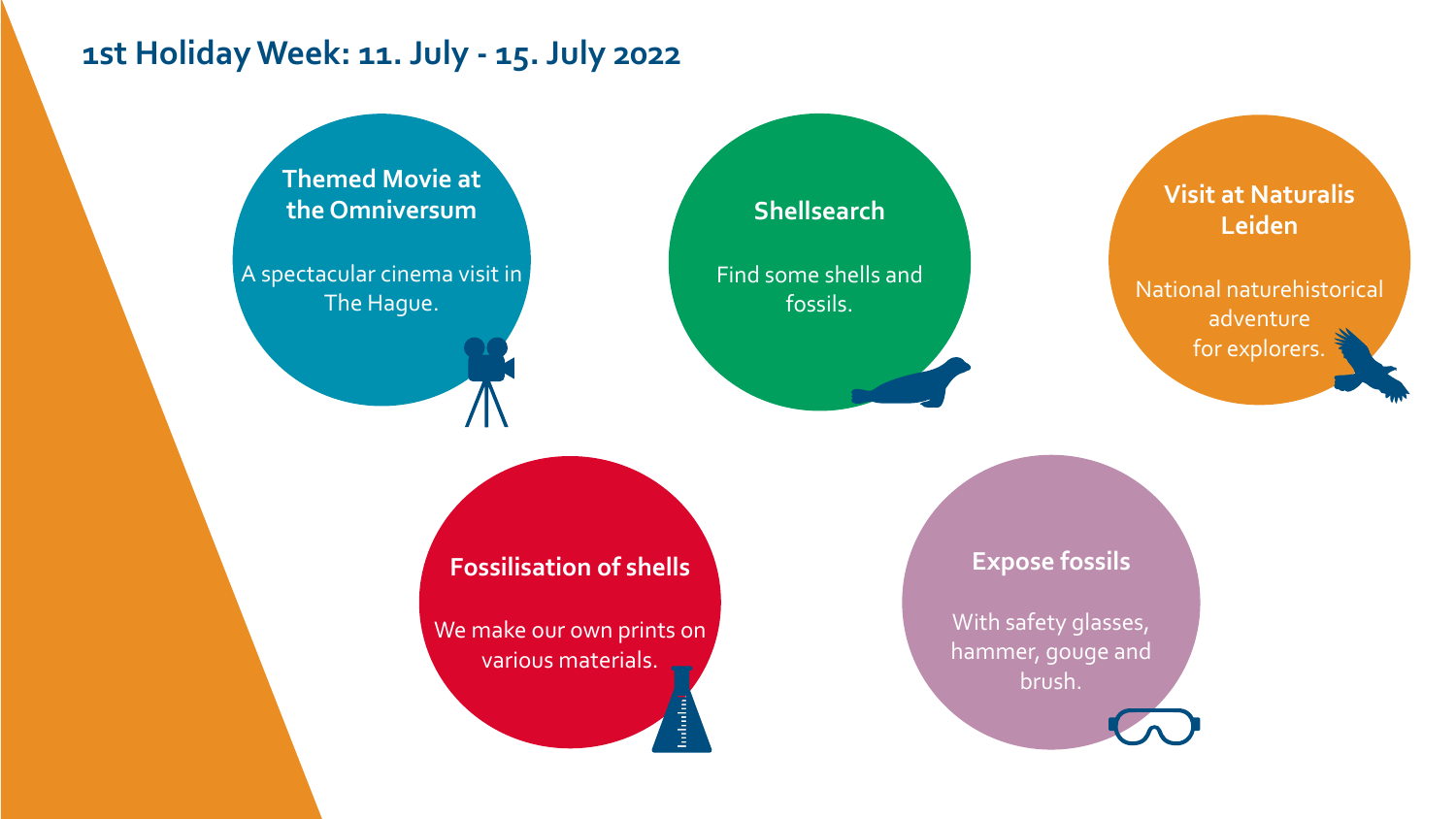**Entangled - wrapped up**

How do we make a mummy?

**<u>Containing</u>** 

**Visit at Rijksmuseum van Oudenheden**

We cook typical antique food

National archaeological discoveries.

### **The past returns**

### **2nd Holiday Week: 18. Juli - 22. Juli 2022**

**Shards provide luck and new knowledge**

We dig for shards and create antique vessels by putting them together.





### **Treasure hunt at the beach**

We discover treasures!